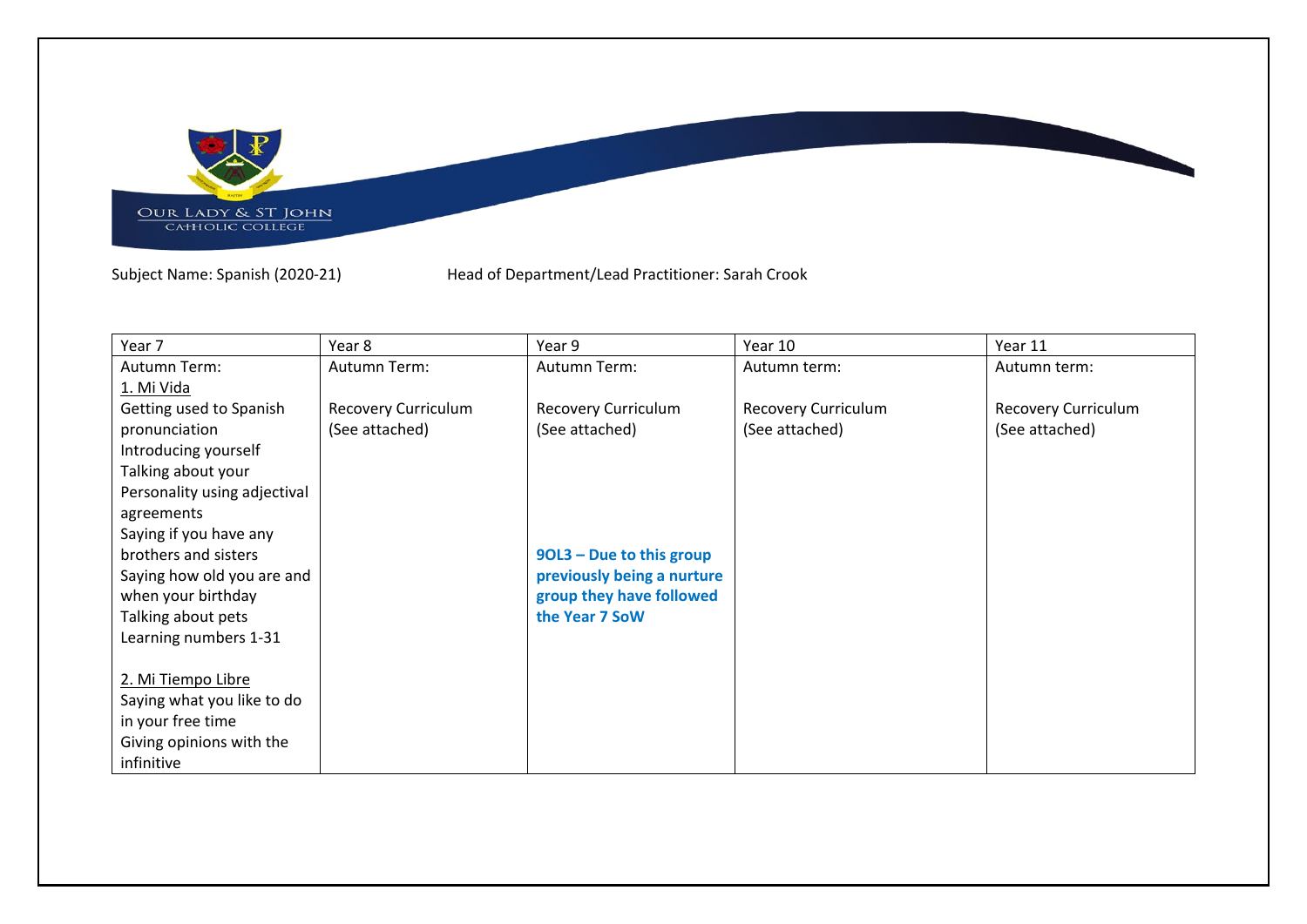| Using -ar verbs in the<br>present tense<br>Talking about what you do<br>in different weathers<br>Saying what sports you do<br>Talking about your<br>favourite things<br>Understanding more<br>challenging texts |                            |                             |                                            |                               |
|-----------------------------------------------------------------------------------------------------------------------------------------------------------------------------------------------------------------|----------------------------|-----------------------------|--------------------------------------------|-------------------------------|
|                                                                                                                                                                                                                 |                            |                             |                                            |                               |
| <b>Spring Term:</b>                                                                                                                                                                                             | <b>Spring Term:</b>        | <b>Spring Term:</b>         | <b>Spring Term:</b>                        | <b>Spring Term:</b>           |
| 3. Mi Insti                                                                                                                                                                                                     | MIS VACACIONES             | 1. SOMOS ASÍ                | 1. IDESCONÉCTATE!                          | 1. CIUDADES                   |
| Saying what you study                                                                                                                                                                                           | To talk about Holidays and | To talk about likes and     | To talk about holidays in more             | To develop talking about      |
| Giving opinions about your                                                                                                                                                                                      | what you do on holiday.    | dislikes, describing your   | detail (problems in the hotel etc)         | town and your area. To        |
| school subjects                                                                                                                                                                                                 | Learn about certain        | week and talking about      |                                            | develop talking about the     |
| Describing your school                                                                                                                                                                                          | Holiday destinations such  | films and talk about the    | To develop talking about San               | weather                       |
| Talking about what you do                                                                                                                                                                                       | as Spain, Cuba, Mexico,    | past.                       | Fermin on 7 <sup>th</sup> July in Pamplona |                               |
| at break time                                                                                                                                                                                                   | Costa Rica, Dominican      |                             | and focus on this town and its             | 2. DE COSTUMBRE               |
| Understanding -er and -ir                                                                                                                                                                                       | Republic. What is of       | 2. IORIÉNTATE!              | traditions.                                | To talk about customs and     |
| verbs in the present tense                                                                                                                                                                                      | interest there?            | To talk about jobs and      |                                            | traditions such as festivals, |
| Saying what school                                                                                                                                                                                              |                            | future plans                | Key Themes:                                | meals times etc.              |
| facilities there are                                                                                                                                                                                            | 2. TODO SOBRE MI VIDA      |                             | Present tense with the use of              |                               |
|                                                                                                                                                                                                                 | To Talk about how you use  | Key Themes:                 | hacer                                      | Develop talking about         |
| 4. Mi familia y mis amigos                                                                                                                                                                                      | technology (mobiles,       | Talking about opinions and  | Developing the use of the                  | festivals such as Las Fallas, |
| Describing your family                                                                                                                                                                                          | media, tv and music)       | justifying them.            | conditional tense                          | Carnaval in February time     |
| using possessive adjectives                                                                                                                                                                                     |                            | Revisiting talking in three |                                            |                               |
| Describing hair and eyes                                                                                                                                                                                        | Key Themes:                | tenses.                     | 2. MI VIDA EN EL INSTI                     | To talk about illnesses and   |
| and what someone looks                                                                                                                                                                                          | Using the Preterite tense  | Talking about future plans  | To develop the subject of school           | injuries (can link in with    |
| like.                                                                                                                                                                                                           | and in particular the verb | with the present, near      | and school studies.                        | some customs and              |
| Describing your home and                                                                                                                                                                                        | Ir-to go.                  | future and conditional      |                                            | traditions and festivals)     |
| where it's situated using                                                                                                                                                                                       | Revisiting the present     | tenses                      | Comparing Spanish schools to               |                               |
| the verb 'estar'                                                                                                                                                                                                | tense and the use of hacer |                             | English schools and looking at the         | Key Themes:                   |
|                                                                                                                                                                                                                 |                            |                             | Spanish School System. (RSHE)              |                               |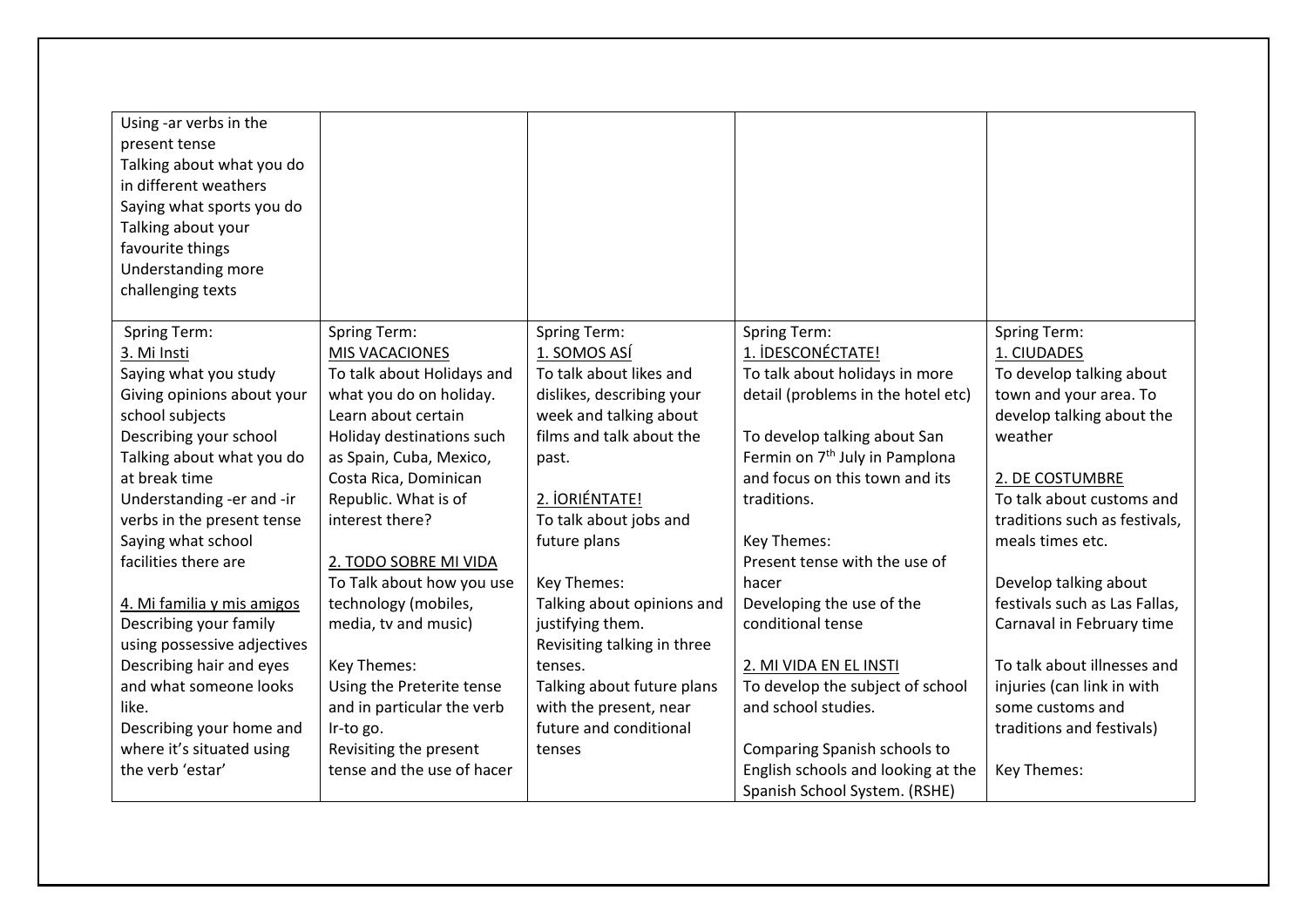|                            | with free time in both the  | Easter - Develop learning   |                                   | Reflexive verbs (present      |
|----------------------------|-----------------------------|-----------------------------|-----------------------------------|-------------------------------|
| Summer Term:               | past and present.           | about the Pascal story and  | Key Themes:                       | and past tenses)              |
| Mi Ciudad                  | Expressing opinions and     | how Spanish speaking        | Developing conjugating verbs in   | Using complex time            |
| Describing your town or    | justifying them             | countries celebrate this    | the present tense.                | structures                    |
| village and saying what    |                             | important time in their     | Revising the preterite tense      | Introducing the passive       |
| there is to do there       | <b>Summer Term:</b>         | society                     | Introducing the imperfect tense.  | voice                         |
| Telling the time           | 3. İA COMER!                |                             | Using higher structures with the  |                               |
| Ordering in a café         | To talk about food and      | Summer Term:                | imperfect and the future tenses   | <b>Summer Term:</b>           |
| Saying what you are going  | planning a party            | 3. EN FORMA                 | Introducing alternative negatives | 3. HACIA UN MUNDO             |
| to do at the weekend using |                             | To talk about a healthy     |                                   | <b>MEJOR</b>                  |
| the near future tense.     | Learning about food and     | lifestyle and what you      | Summer Term:                      | To talk about the             |
| Understanding people       | eating habits from Spanish  | should do to keep fit and   | 3. MI GENTE                       | environment                   |
| describing their town      | speaking counties.          | healthy. Looking after your | To develop personal relationships | Types of house and local      |
|                            |                             | body                        | (RSHE), technology and free time. | actions                       |
|                            | <u>4. ¿QUÉ HACEMOS?</u>     | Talking about Spanish       |                                   | Global issues                 |
|                            | Arranging to go out,        | Sports such as Pelota       | Look at Spanish Film and          | Healthy lifestyles and        |
|                            | making excuses, getting     | Vasca y la tauromaquia      | Directors. Analyse a particular   | natural disaster              |
|                            | prepared and what you will  |                             | film such as El Laberinto del     |                               |
|                            | wear.                       | 4. JOVÉNES EN ACCIÓN        | Fauno                             | Key Themes:                   |
|                            |                             | To talk about children's    |                                   | Use of modal verbs in the     |
|                            | Key Themes:                 | lives, languages and        | 4. INTERESES E INFLUENCIAS        | conditional tense             |
|                            | To practise the present and | children's rights.          | To develop free-time, sports and  | The present subjunctive       |
|                            | future tense in particular  |                             | inspirational people              | (including in commands        |
|                            | using Comer and beber (er   | Key Themes:                 | Develop talking about Spanish     | and in a negative)            |
|                            | verbs)                      | Reflexive verbs             | Sports such as Pelota Vasca, la   | The pluperfect tense          |
|                            | Revisiting the present      | Using modal verbs           | tauromaquia and looking at        | The imperfect continuous      |
|                            | tense and using the         | Using comparatives          | Spanish art forms such as         |                               |
|                            | conditional tense.          | Using stem changing verbs   | Flamenco dance and Argentinian    |                               |
|                            | Using reflexive verbs       | Indirect object pronouns    | tango                             | <b>Exam Practice and CAGs</b> |
|                            | Revisiting the near future  |                             |                                   |                               |
|                            | tense                       |                             | Key Themes:                       |                               |
|                            |                             |                             | Building on opinions, set phrases |                               |
|                            | 5. OPERACIÓN VERANO         |                             | and justifying them.              |                               |